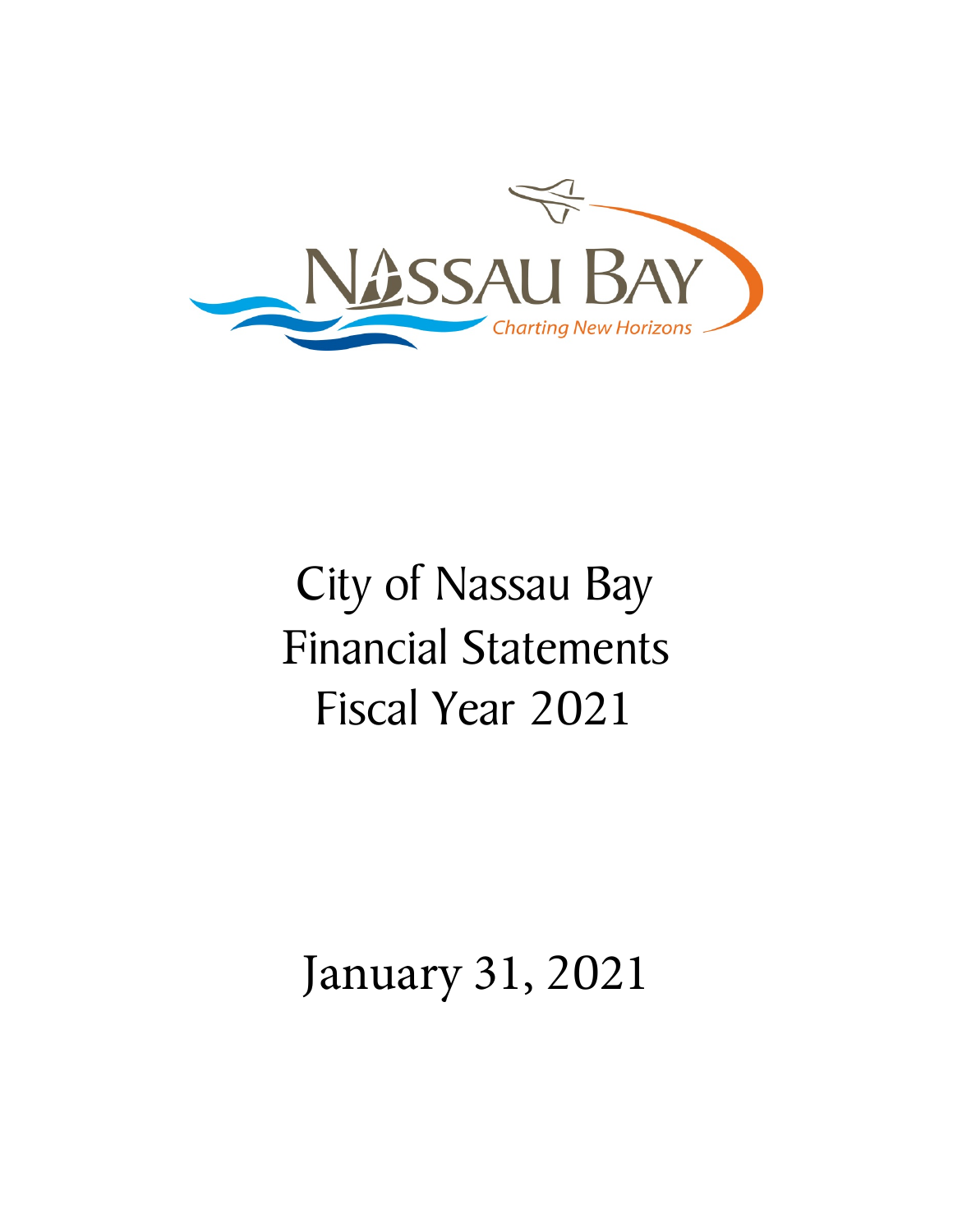#### **City of Nassau Bay Fiscal Year 2021 Summary Financial Report**

**January-2021 (33% of the fiscal year completed)**

|                                                                                 | <b>FY21</b>   | <b>FY21</b>   |      | Percent         | 5-Year Avg |
|---------------------------------------------------------------------------------|---------------|---------------|------|-----------------|------------|
|                                                                                 | Adopted       | 12 Month      |      | <b>Received</b> | January    |
| No. Department                                                                  | <b>Budget</b> | <b>Actual</b> |      | or Spent        | each year  |
| <b>General Fund Revenue:</b>                                                    |               |               |      |                 |            |
| <b>Property Taxes</b>                                                           | 3,898,620     | 2,810,283     |      | 72%             | 88%        |
| <b>Franchise Fees</b>                                                           | 440,000       | 57,897        |      | 13%             | 14%        |
| <b>Sales Taxes</b>                                                              | 510,000       | 94,120        |      | 18%             | 17%        |
| <b>Permits and Fees</b>                                                         | 173,100       | 142,433       |      | 82%             | 39%        |
| Fines                                                                           | 85,620        | 25,604        |      | 30%             | 29%        |
| <b>Ambulance Fees</b>                                                           | 309,200       | 136,992       |      | 44%             | 42%        |
| <b>Other Revenue</b>                                                            | 377,440       | 384,463 *     |      | 102%            | 31%        |
| <b>Insurance Claims &amp; Rebates</b>                                           | 3,000         |               |      | 0%              | 5%         |
| Interest on Investments                                                         | 4,000         | 8,245         |      | 206%            | 24%        |
| From Other Funds                                                                | 149,960       | 37,490        |      | 25%             | 25%        |
| <b>Total Current Revenue</b>                                                    | 5,950,940     | 3,697,526     |      | 62%             | 62%        |
| Transfers (To) From                                                             |               |               |      | 0%              | 0%         |
| Equity                                                                          | 707,470       |               |      | 0%              | 0%         |
| <b>Total Revenue Budget</b>                                                     | 6,658,410     | 3,697,526     |      | 56%             | 57%        |
| *63% of the Other Revenue line item is related to Cares Act Reimbursements 243K |               |               |      |                 |            |
| <b>General Fund Department Expenditures:</b>                                    |               |               |      |                 |            |
| 1 General & Administrative                                                      | 1,580,820     | 485,235       |      | 31%             | 28%        |
| 2 Building Department                                                           | 312,880       | 71,148        |      | 23%             | 25%        |
| 3 Emergency Management                                                          | 134,840       | 22,656        |      | 17%             | 24%        |
| 4 Fire Department                                                               | 347,700       | 98,844        |      | 28%             | 24%        |
| 5 Public Works                                                                  | 468,620       | 145,100       |      | 31%             | 29%        |
| 6 Parks and Recreation                                                          | 452,280       | 115,714       |      | 26%             | 29%        |
| 7 Police Department                                                             | 1,661,290     | 537,473       |      | 32%             | 28%        |
| 8 Sanitation & Recycling                                                        | 243,210       | 60,710        |      | 25%             | 25%        |
| 9 Animal Control                                                                | 33,980        | 10,392        |      | 31%             | 30%        |
| 10 Contingency                                                                  | 90,000        | 53,894 **     |      | 60%             | 18%        |
| 11 Information Services                                                         | 364,650       | 135,389       |      | 37%             | 26%        |
| 12 Municipal Court                                                              | 93,850        | 31,983        |      | 34%             | 29%        |
| 13 Emergency Medical Service                                                    | 582,380       | 184,790       |      | 32%             | 30%        |
| 14 Fire Marshal                                                                 | 68,310        | 14,392        |      | 21%             | 23%        |
| 15 Planning & Development                                                       | 1,000         | 1,748         |      | 175%            | 5%         |
| 17 Conference Center                                                            | 222,600       | 60,010        |      | 27%             | 26%        |
| <b>Total General Fund Expenditures</b>                                          | 6,658,410     | 2,029,477     |      | 30%             | 27%        |
| *60% of the Contingency line item is related to COVID 32K                       |               |               |      |                 |            |
| <b>Water &amp; Sewer Fund Revenue:</b>                                          |               |               |      |                 |            |
| <b>Water Sales</b>                                                              | 1,189,100     | 240,451       |      | 20%             | 20%        |
| Sewer Charges                                                                   | 1,153,160     | 224,775       |      | 19%             | 19%        |
| <b>Other Charges</b>                                                            | 921,300       | 3,235,046     | ***  | 351%            | 30%        |
| <b>Total Current Revenue</b>                                                    | 3,263,560     | 3,700,272     |      | 113%            | 20%        |
| Equity                                                                          | (155, 640)    |               |      | 0%              | 0%         |
| <b>Total W&amp;S Revenue Budget</b>                                             | 3,107,920     | 3,700,272     |      | 119%            | 17%        |
| ** 3M TX Waterworks & Sewer System Revenue Bonds, Series 2020                   |               |               |      |                 |            |
| <b>W&amp;S Fund Department Expenditures:</b>                                    |               |               |      |                 |            |
| 1 General & Administrative - Water & Sewer                                      | 1,352,420     | 451,185       |      | 33%             | 30%        |
| 2 Water Department                                                              | 869,730       | 102,592       |      | 12%             | 12%        |
| 3 Sewer Department                                                              | 694,500       | 80,187        |      | 12%             | 16%        |
| 4 Debt Service & Depreciation                                                   | 191,270       | 215,022       | **** | 112%            | 60%        |
| <b>Total W&amp;S Fund Expenditures</b>                                          | 3,107,920     | 848,985       |      | 27%             | 25%        |

*\*\*\*\*26% of the Debt Service & Depreciation line item is related to Revenue Bond Issuance Costs 57K*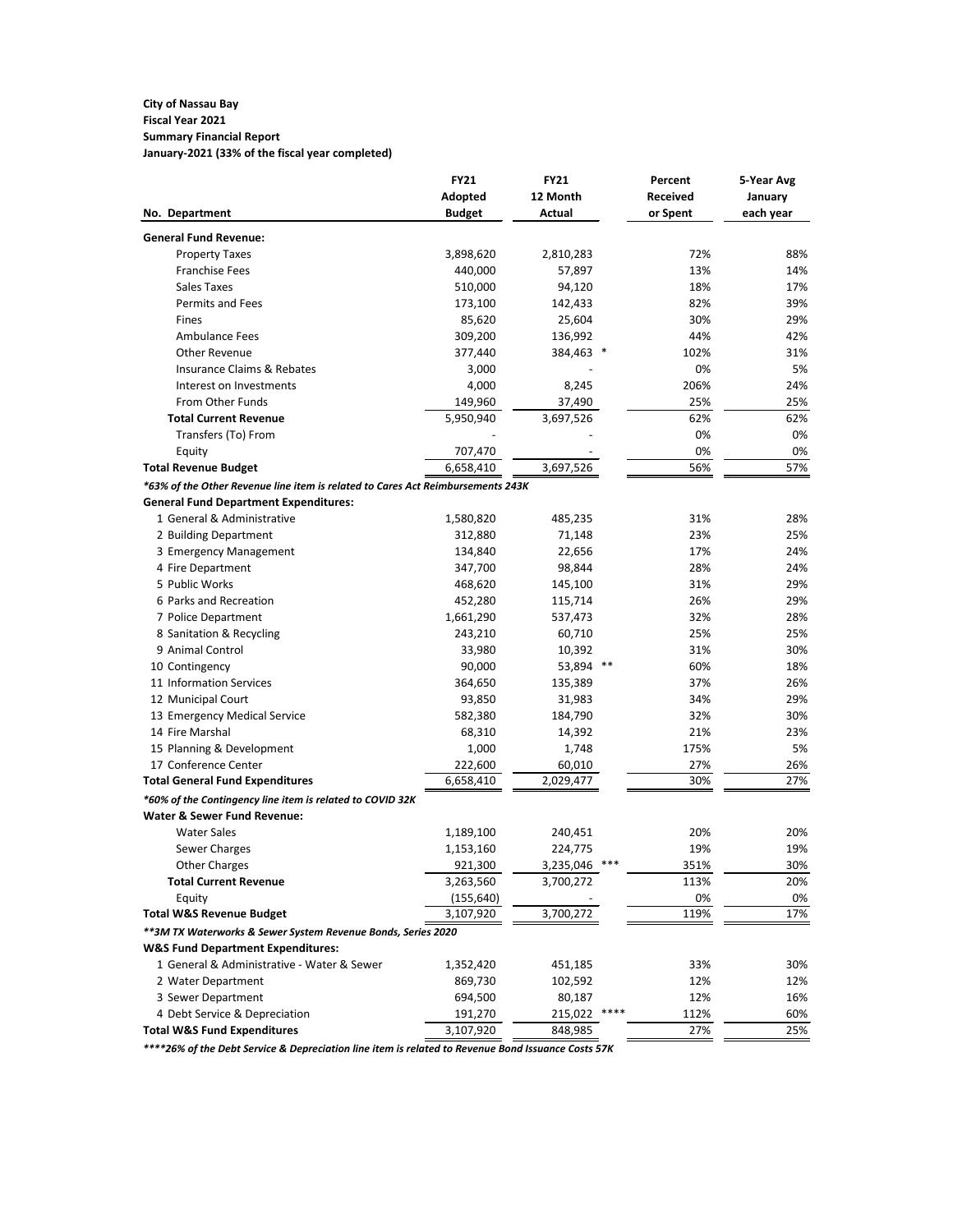#### **City of Nassau Bay Fiscal Year 2021 Summary Financial Report**

**January-2021 (33% of the fiscal year completed)**

|                                   | <b>FY21</b>   | <b>FY21</b> | Percent         | 5-Year Avg |
|-----------------------------------|---------------|-------------|-----------------|------------|
|                                   | Adopted       | 12 Month    | <b>Received</b> | January    |
| No. Department                    | <b>Budget</b> | Actual      | or Spent        | each year  |
| <b>Debt Service Fund - 04</b>     |               |             |                 |            |
| Total Revenue + Equity            | 730,200       | 216,460     | 30%             | 42%        |
| <b>Total Expenditures</b>         | 730,200       | 671,319     | 92%             | 85%        |
| <b>Tourism Fund - 06</b>          |               |             |                 |            |
| Total Revenue + Equity            | 996,500       | 88,840      | 9%              | 18%        |
| <b>Total Expenditures</b>         | 996,500       | 231,148     | 23%             | 15%        |
| Special Revenue & Grant Fund - 07 |               |             |                 |            |
| Total Revenue + Equity            | 2,217,700     | 877,950     | 40%             | 9%         |
| <b>Total Expenditures</b>         | 2,217,700     | 928,966     | 42%             | 18%        |
| <b>Street Sales Tax Fund - 10</b> |               |             |                 |            |
| Total Revenue + Equity            | 310,000       | 24,744      | 8%              | 7%         |
| <b>Total Expenditures</b>         | 310,000       |             | 0%              | 16%        |
| <b>Capital Projects Fund - 09</b> |               |             |                 |            |
| Total Revenue + Equity            | 488,630       | 92,576      | 19%             | 5%         |
| <b>Total Expenditures</b>         | 488,630       | 73,444      | 15%             | 22%        |
| <b>Total Nassau Bay Budget</b>    | 14,509,360    | 4,783,340   | 33%             | 26%        |

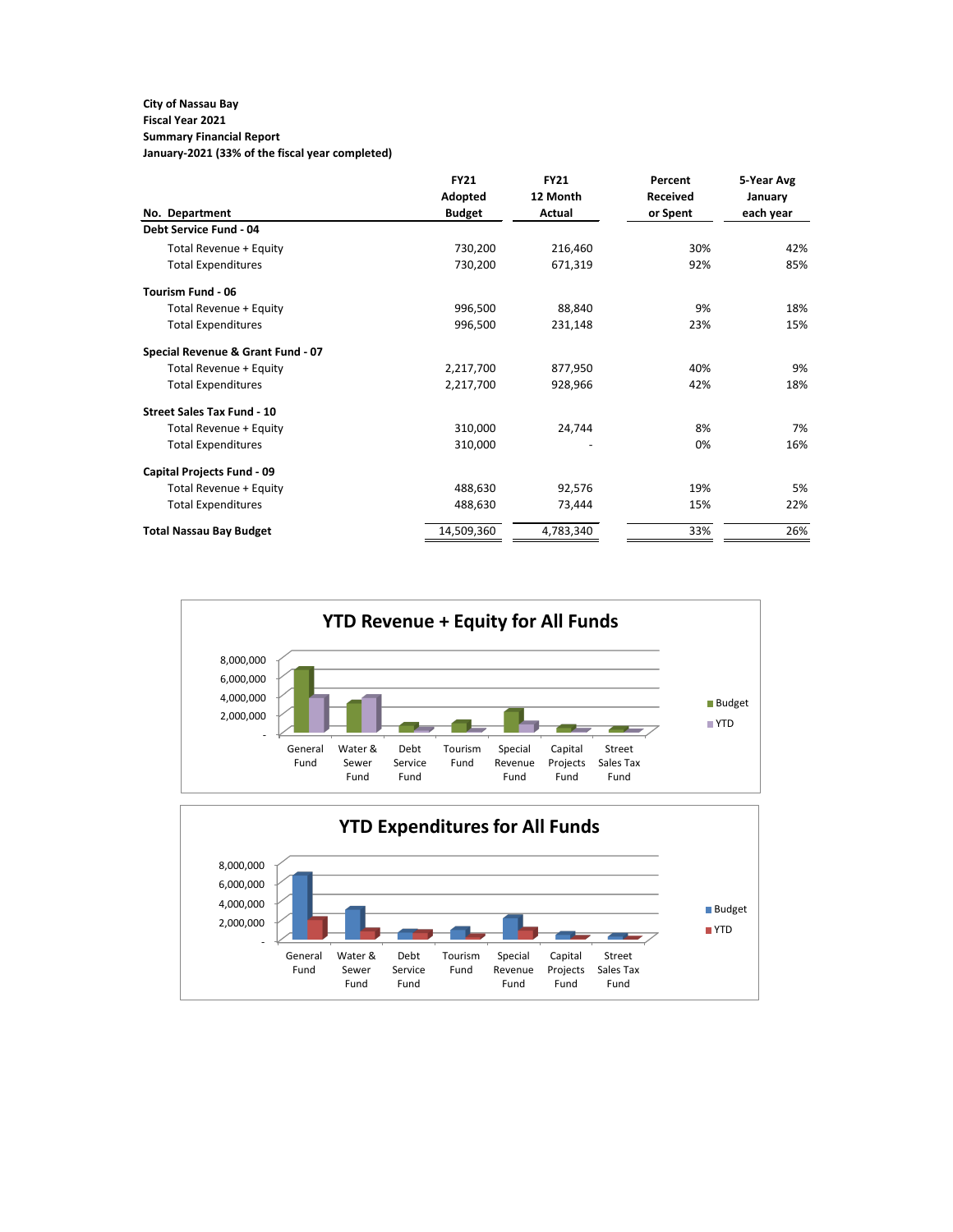#### **City of Nassau Bay Fiscal Year 2021 Summary Financial Report January-2021 (33% of the fiscal year completed)**

|                                                      | <b>FY21</b>      | <b>FY21</b>   | Percent         | 5-Year Avg |  |
|------------------------------------------------------|------------------|---------------|-----------------|------------|--|
|                                                      | Adopted          | 12 Month      | <b>Received</b> | January    |  |
| No. Department                                       | <b>Budget</b>    | <b>Actual</b> | or Spent        | each year  |  |
| <b>Combined Operating Funds Report:</b>              |                  |               |                 |            |  |
| <b>Operating Revenue:</b>                            |                  |               |                 |            |  |
| <b>General Fund</b>                                  | 5,950,940        | 3,697,526     | 62%             | 62%        |  |
| Water & Sewer Fund                                   | 3,263,560        | 3,700,272     | 113%            | 20%        |  |
| <b>Tourism Fund</b>                                  | 454,000          | 88,840        | 20%             | 26%        |  |
| Special Revenue Fund                                 | 2,108,310        | 877,950       | 42%             | 8%         |  |
| <b>Total Revenue</b>                                 | 11,776,810       | 8,364,588     | 71%             | 42%        |  |
| (Increase)/Decrease in Balance Forward Yr/Yr         |                  |               |                 |            |  |
| <b>General Fund</b>                                  | 707,470          |               | 0%              | 0%         |  |
| Water & Sewer Fund                                   | (155, 640)       |               | 0%              | 0%         |  |
| <b>Tourism Fund</b>                                  | 542,500          |               | 0%              | 0%         |  |
| Special Revenue Fund                                 | 109,390          |               | 0%              | 0%         |  |
| <b>Total Balance Forward</b>                         | 1,203,720        |               | 0%              | 0%         |  |
|                                                      |                  |               |                 |            |  |
| <b>Total Operating Rev &amp; Bal Forward</b>         | 12,980,530       | 8,364,588     | 64%             | 35%        |  |
| <b>Operating Expenditures:</b>                       |                  |               |                 |            |  |
| <b>General Fund</b>                                  | 6,658,410        | 2,029,477     | 30%             | 27%        |  |
| Water & Sewer Fund                                   | 3,107,920        | 848,985       | 27%             | 25%        |  |
| <b>Tourism Fund</b>                                  | 996,500          | 231,148       | 23%             | 15%        |  |
| Special Revenue Fund                                 | 2,217,700        | 928,966       | 42%             | 18%        |  |
| <b>Total Operating Expenditures</b>                  | 12,980,530       | 4,038,577     | 31%             | 24%        |  |
|                                                      |                  |               |                 |            |  |
| <b>Combined Capital Assets Funds:</b>                |                  |               |                 |            |  |
| <b>Capital Assets Funds Revenue:</b>                 |                  |               |                 |            |  |
| Debt Service Fund                                    | 697,130          | 216,460       | 31%             | 43%        |  |
| <b>Sales Tax Streets Fund</b>                        | 128,000          | 24,744        | 19%             | 19%        |  |
| Capital Projects Fund                                | 147,140          | 92,576        | 63%             | 7%         |  |
| <b>Total</b>                                         | 972,270          | 333,780       | 34%             | 22%        |  |
| (Increase)/Decrease in Balance Forward Yr/Yr         |                  |               |                 |            |  |
| Debt Service Fund                                    | 33,070           |               | 0%              | 0%         |  |
| <b>Sales Tax Streets Fund</b>                        | 182,000          |               | 0%              | 0%         |  |
| Capital Projects Fund                                | 341,490          |               | 0%              | 0%         |  |
| <b>Total Balance Forward</b>                         | 556,560          |               | 0%              | 0%         |  |
| <b>Total Capital Assets Funds Revenue</b>            | 1,528,830        | 333,780       | 22%             | 16%        |  |
| <b>Capital Assets Funds Expenditures:</b>            |                  |               |                 |            |  |
| Debt Service Fund                                    | 730,200          | 671,319       | 92%             | 85%        |  |
| <b>Sales Tax Streets Fund</b>                        | 310,000          |               | 0%              | 16%        |  |
| Capital Projects Fund                                | 488,630          | 73,444        | 15%             | 22%        |  |
| <b>Total Capital Assets Expenditures</b>             | 1,528,830        | 744,764       | 49%             | 39%        |  |
|                                                      |                  |               |                 |            |  |
| <b>Total Nassau Bay Budget</b>                       | 14,509,360       | 4,783,340     | 33%             | 26%        |  |
| <b>End of Year Reserves - Budget</b>                 | <b>Operating</b> |               |                 |            |  |
| <b>General Fund</b>                                  | 1,684,051        |               |                 |            |  |
| Water & Sewer Fund                                   | 862,007          |               |                 |            |  |
| <b>Tourism Fund</b>                                  | 946,853          |               |                 |            |  |
| Special Revenue Fund                                 | 43,834           |               |                 |            |  |
| <b>Total Operating End of Year Reserves - Budget</b> | 3,536,745        |               |                 |            |  |
| <b>End of Year Reserves - Budget</b>                 | Capital          |               |                 |            |  |
| Debt Service Fund                                    | 122,423          |               |                 |            |  |
| <b>Sales Tax Streets Fund</b>                        | 557,172          |               |                 |            |  |
| Capital Projects Fund                                | 35,037           |               |                 |            |  |
| <b>Total Capital End of Year Reserves - Budget</b>   | 714,632          |               |                 |            |  |
|                                                      |                  |               |                 |            |  |
| <b>Total End of Year Reserves - Budget</b>           | 4,251,377        |               |                 |            |  |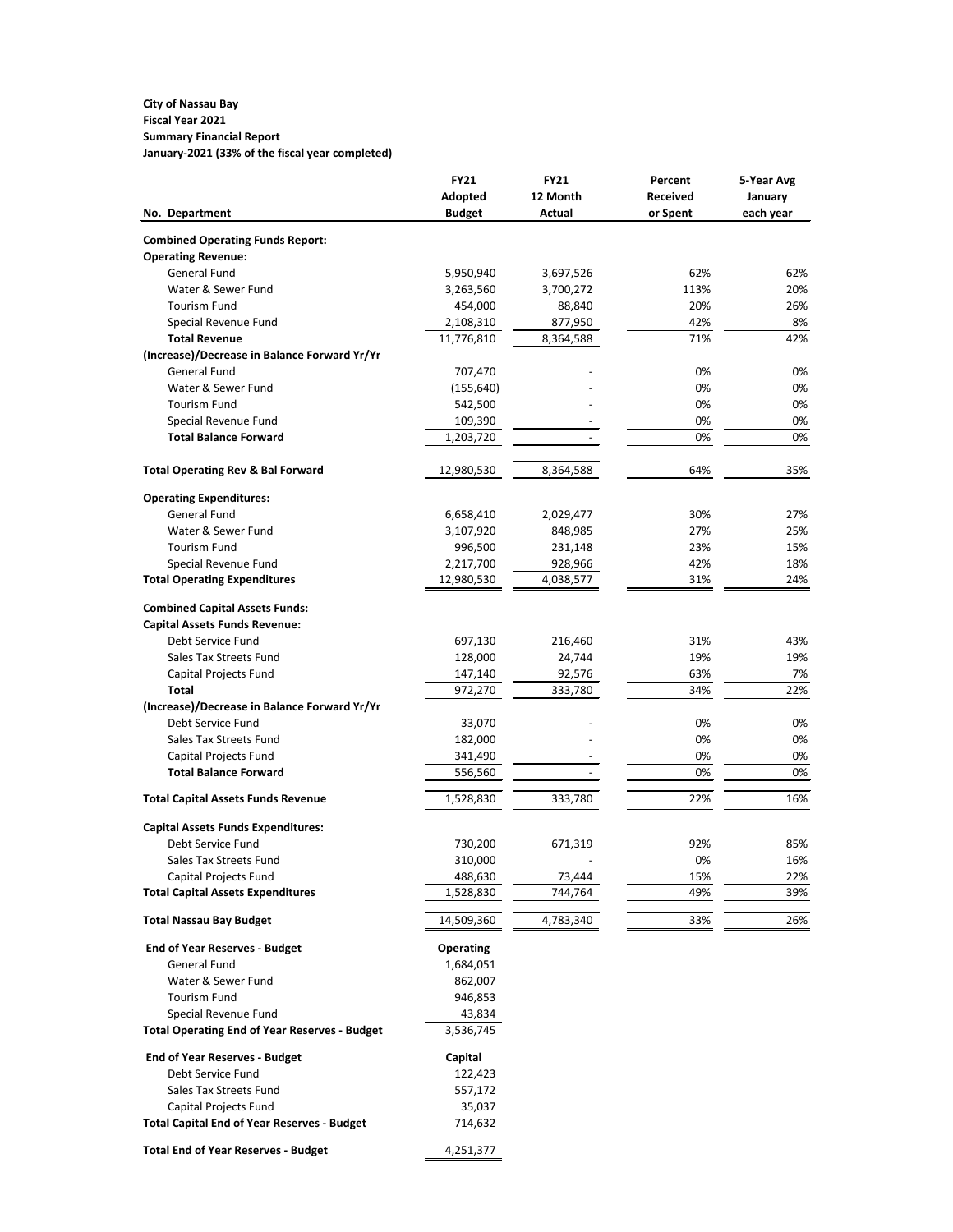## **January 31, 2021**

| <b>Fund</b>                |    | <b>Investments</b><br>1/1/2021 |                           | <b>Additions</b> |                           | <b>Interest</b> |            | Withdrawals              |    | <b>Investments</b><br>01/31/2021 |  |  |  |  |
|----------------------------|----|--------------------------------|---------------------------|------------------|---------------------------|-----------------|------------|--------------------------|----|----------------------------------|--|--|--|--|
| <b>General Fund</b>        | \$ | 6,089.27                       | \$                        | $\blacksquare$   | \$                        | 0.37            | \$         | $\blacksquare$           | \$ | 6,089.64                         |  |  |  |  |
| Water & Sewer Fund         | \$ | 1,007.82                       | \$                        | ۰.               | \$                        | $\sim$          | \$         | $\blacksquare$           | \$ | 1,007.82                         |  |  |  |  |
| Debt Service Fund          | \$ | 93.47                          | \$                        |                  | \$                        | $\sim$          | \$         | $\blacksquare$           | \$ | 93.47                            |  |  |  |  |
| <b>Tourism Fund</b>        | \$ | 91.63                          | \$                        | $\blacksquare$   | \$                        | ٠.              | \$         | $\blacksquare$           | \$ | 91.63                            |  |  |  |  |
| Special Rev. & Grants      | \$ | 2.64                           | \$                        |                  | \$                        |                 | \$         |                          | \$ | 2.64                             |  |  |  |  |
| Capital Projects Fund      | \$ | 102.51                         | \$                        | ۰.               | \$                        | $\sim$          | \$         | $\blacksquare$           | \$ | 102.51                           |  |  |  |  |
| <b>Street Sales Tax</b>    | \$ | 21.76                          | \$                        |                  | \$                        |                 | \$         |                          | \$ | 21.76                            |  |  |  |  |
| Sub-Total                  | \$ | 7,409.10                       | \$                        | $\blacksquare$   | \$                        | 0.37            | \$         | $\blacksquare$           | \$ | 7,409.47                         |  |  |  |  |
| Nassau Bay Economic        |    |                                |                           |                  |                           |                 |            |                          |    |                                  |  |  |  |  |
| Development Corporation    | \$ | 402,186.17                     | \$                        | 22,531.38        | \$                        | 27.32           | \$         |                          | \$ | 424,744.87                       |  |  |  |  |
| TWDB 2020 Escrow           | \$ | 2,615,103.67                   | \$                        | ۰.               | \$                        | 176.03          | \$         | ۰.                       | \$ | 2,615,279.70                     |  |  |  |  |
| TIRZ Revenue - RDA Equity  | \$ |                                | \$                        |                  | \$                        |                 | \$         | $\overline{\phantom{a}}$ | \$ |                                  |  |  |  |  |
| Sub-Total                  | \$ | 3,017,289.84                   | \$                        | 22,531.38        | -\$                       | 203.35          | \$         | $\blacksquare$           | \$ | 3,040,024.57                     |  |  |  |  |
| <b>TexPool Grand Total</b> | \$ | 3,024,698.94                   | $\boldsymbol{\mathsf{s}}$ | 22,531.38        | $\boldsymbol{\mathsf{s}}$ | 203.72          | $\sqrt{2}$ | $\blacksquare$           | \$ | 3,047,434.04                     |  |  |  |  |
|                            |    |                                |                           |                  |                           |                 |            |                          |    |                                  |  |  |  |  |

**TexPool Investments**

Texpool's weighted average maturity (\*) was 37 days and the average interest rate was .0793%.

*(\*) TexPool WAM Days (2) To arrive at weighted average maturity, the maturity of floating rate and variable rate securities*  was deemed to be the final maturity of such securities.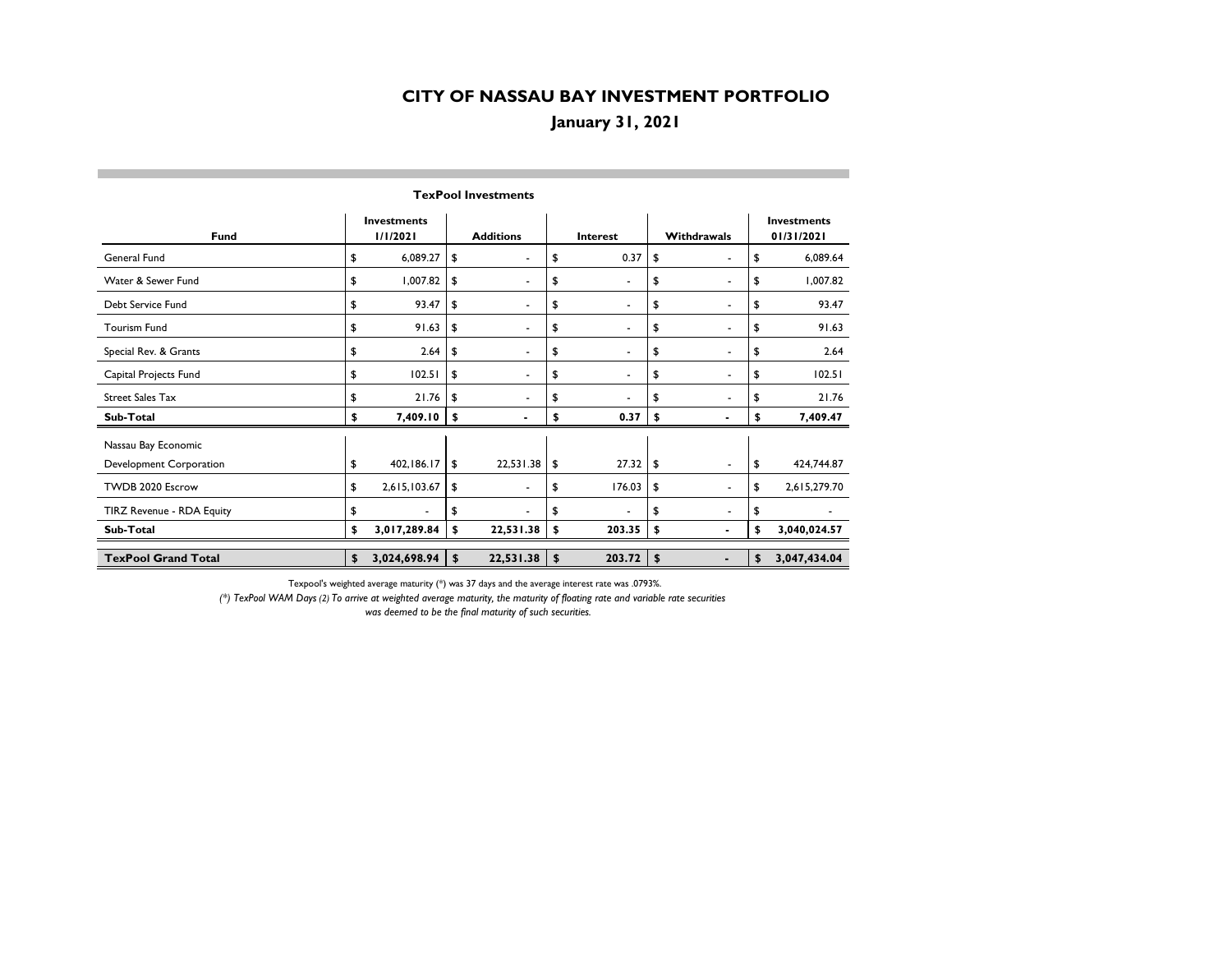## **January 31, 2021**

| <b>Logic Investments</b>  |    |                                |                           |                          |    |                          |               |                          |    |                                  |  |  |
|---------------------------|----|--------------------------------|---------------------------|--------------------------|----|--------------------------|---------------|--------------------------|----|----------------------------------|--|--|
| <b>Fund</b>               |    | <b>Investments</b><br>1/1/2021 |                           | <b>Additions</b>         |    | <b>Interest</b>          |               | Withdrawals              |    | <b>Investments</b><br>01/31/2021 |  |  |
| <b>General Fund</b>       | \$ | 66,096.55                      | \$                        | ٠                        | \$ | 7.24                     | \$            | $\blacksquare$           | \$ | 66,103.79                        |  |  |
| Water & Sewer Fund        | \$ | 142,130.57                     | \$                        | ٠                        | \$ | 15.56                    | \$            | ٠                        | \$ | 142, 146.13                      |  |  |
| Debt Service Fund         | \$ | 1,495.58                       | \$                        | $\blacksquare$           | \$ | 0.16                     | \$            | $\overline{\phantom{a}}$ | \$ | 1,495.74                         |  |  |
| <b>Tourism Fund</b>       | \$ | 201,813.64                     | \$                        | $\blacksquare$           | \$ | 22.10                    | \$            | $\blacksquare$           | \$ | 201,835.74                       |  |  |
| Special Rev. & Grants     | \$ | ۰                              | \$                        | ٠                        | \$ | $\blacksquare$           | \$            | $\overline{\phantom{a}}$ | \$ |                                  |  |  |
| Capital Projects Fund     | \$ | 36,536.93                      | \$                        | $\blacksquare$           | \$ | 4.00                     | \$            | ٠                        | \$ | 36,540.93                        |  |  |
| <b>Street Sales Tax</b>   | \$ | 78,341.60                      | \$                        |                          | \$ | 8.58                     | \$            |                          | \$ | 78,350.18                        |  |  |
| Sub-Total                 | \$ | 526,414.87                     | \$                        | $\blacksquare$           | \$ | 57.64                    | $\sqrt{2}$    | $\blacksquare$           | \$ | 526,472.51                       |  |  |
| Nassau Bay Economic       |    |                                |                           |                          |    |                          |               |                          |    |                                  |  |  |
| Development Corporation   | \$ | $\blacksquare$                 | \$                        | $\blacksquare$           | \$ | $\blacksquare$           | \$            | $\blacksquare$           | \$ |                                  |  |  |
| Nassau Bay Tax Increment  |    |                                |                           |                          |    |                          |               |                          |    |                                  |  |  |
| Reinvestment Zone No. I   | \$ | $\blacksquare$                 | \$                        | $\overline{\phantom{a}}$ | \$ | $\overline{\phantom{a}}$ | \$            | $\overline{\phantom{a}}$ | \$ |                                  |  |  |
| TIRZ Revenue - RDA Equity | \$ |                                | \$                        |                          | \$ |                          | \$            |                          | \$ |                                  |  |  |
| Sub-Total                 | \$ |                                | \$                        | $\blacksquare$           | \$ | $\blacksquare$           | \$            | $\blacksquare$           | \$ |                                  |  |  |
| <b>Logic Grand Total</b>  | \$ | 526,414.87                     | $\boldsymbol{\mathsf{s}}$ |                          | \$ | 57.64                    | $\frac{1}{2}$ |                          | \$ | 526,472.51                       |  |  |

Logic's weighted average maturity (\*) was 55 days and the average interest rate was .1289%.

*(\*) Logic WAM Days To arrive at weighted average maturity, the maturity of floating rate and variable rate securities* 

 *was deemed to be the final maturity of such securities.*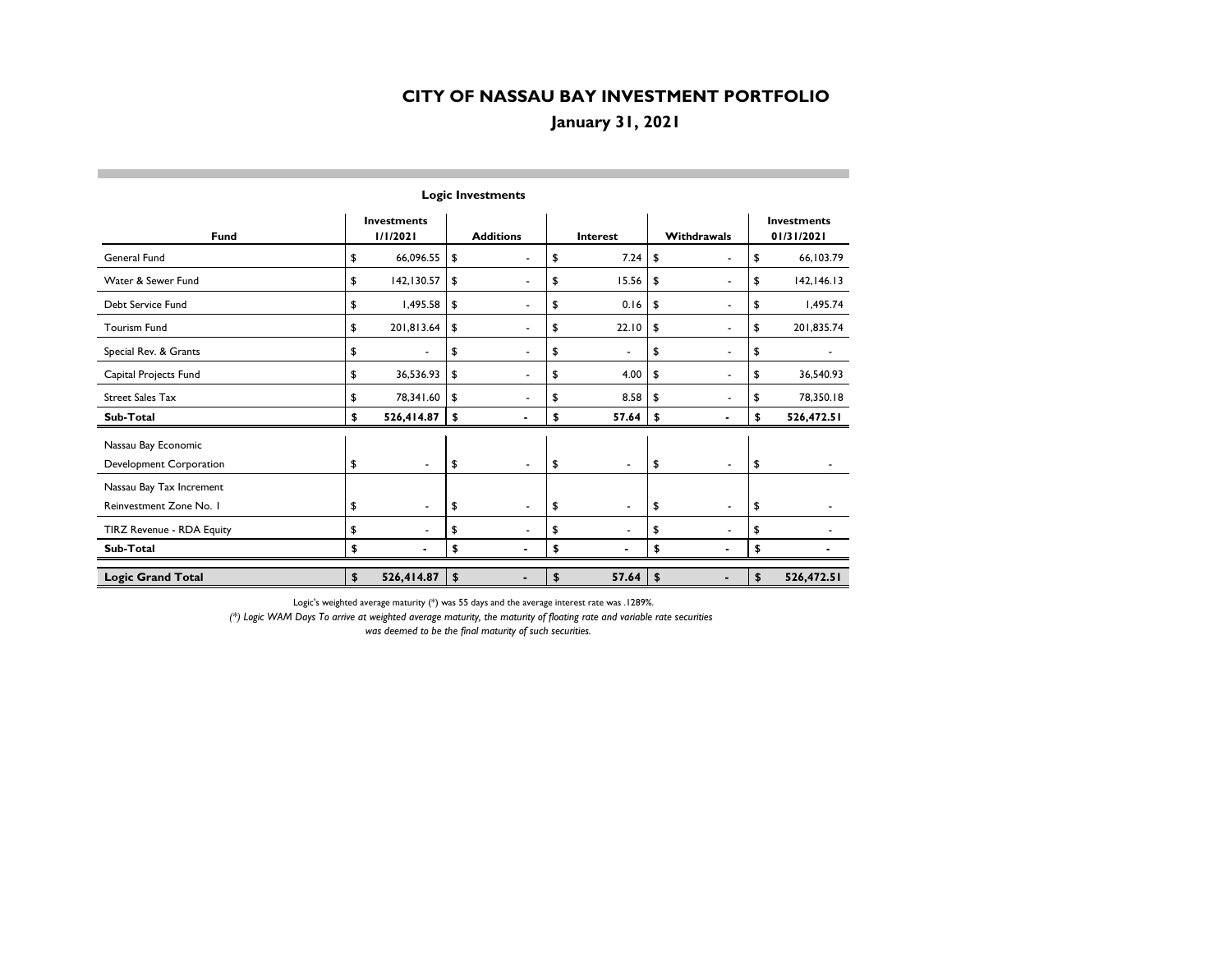**January 31, 2021**

#### **Allegiance Bank - DDA & Grant**

DDA Minimum Balance - Qualifies the City for a 1.00 earnings credit on account analysis fees

| DDA                    | 400,000.00 |
|------------------------|------------|
| <b>Elevation Grant</b> | \$         |

#### **Allegiance Bank - MMA**

| Interest Rate 0.50%                            |    |                                |    |                          |                           |                          |    |                          |    |                                  |  |  |  |
|------------------------------------------------|----|--------------------------------|----|--------------------------|---------------------------|--------------------------|----|--------------------------|----|----------------------------------|--|--|--|
| <b>Fund</b>                                    |    | <b>Investments</b><br>1/1/2021 |    | <b>Additions</b>         |                           | <b>Interest</b>          |    | <b>Withdrawals</b>       |    | <b>Investments</b><br>01/31/2021 |  |  |  |
| General Fund                                   | \$ | 284,301.78                     | \$ | 2,109,681.13             | \$                        | 493.12                   | \$ | $\overline{\phantom{a}}$ | \$ | 2,394,476.03                     |  |  |  |
| Water & Sewer Fund                             | \$ | 1,298,708.80                   | \$ | 13,489.12                | \$                        | 518.37                   | \$ | 122,983.15               | \$ | 1,189,733.14                     |  |  |  |
| Debt Service Fund                              | \$ | 1,050.29                       | \$ | -                        | \$                        | 0.45                     | \$ | $\blacksquare$           | \$ | 1,050.74                         |  |  |  |
| <b>Tourism Fund</b>                            | \$ | 751,609.60                     | \$ | 90,546.78                | \$                        | 323.17                   | \$ | 506,379.86               | \$ | 336,099.69                       |  |  |  |
| Special Rev. & Grants                          | \$ | 2,926.69                       | \$ | ۰                        | \$                        | 1.24                     | \$ | $\blacksquare$           | \$ | 2,927.93                         |  |  |  |
| Capital Projects Fund                          | \$ | 310,801.51                     | \$ | 50,000.00                | \$                        | 132.50                   | \$ | 5,619.70                 | \$ | 355,314.31                       |  |  |  |
| <b>Street Sales Tax</b>                        | \$ | 694,594.51                     | \$ | 11,265.68                | \$                        | 298.05                   | \$ | $\blacksquare$           | \$ | 706,158.24                       |  |  |  |
| Sub-Total                                      | \$ | 3,343,993.18                   | \$ | 2,274,982.71             | \$                        | 1,766.90                 | \$ | 634,982.71               | \$ | 4,985,760.08                     |  |  |  |
| Nassau Bay Economic<br>Development Corporation | \$ | $\overline{\phantom{a}}$       | \$ | $\blacksquare$           | \$                        | $\overline{\phantom{a}}$ | \$ | $\blacksquare$           | \$ |                                  |  |  |  |
| Nassau Bay Tax Increment                       |    |                                |    |                          |                           |                          |    |                          |    |                                  |  |  |  |
| Reinvestment Zone No. I                        | \$ | $\overline{\phantom{a}}$       | \$ | $\overline{\phantom{a}}$ | \$                        | $\overline{\phantom{0}}$ | \$ | $\blacksquare$           | \$ |                                  |  |  |  |
| <b>TIRZ Revenue - RDA Equity</b>               | \$ |                                | \$ | ۰                        | \$                        | Ĭ.                       | \$ | $\blacksquare$           | \$ |                                  |  |  |  |
| <b>Sub-Total</b>                               | \$ | $\blacksquare$                 | \$ |                          | \$                        | $\blacksquare$           | \$ |                          | \$ |                                  |  |  |  |
| <b>MMA Grand Total</b>                         | \$ | 3,343,993.18                   | \$ | 2,274,982.71             | $\boldsymbol{\mathsf{s}}$ | 1,766.90                 | \$ | 634,982.71               | \$ | 4,985,760.08                     |  |  |  |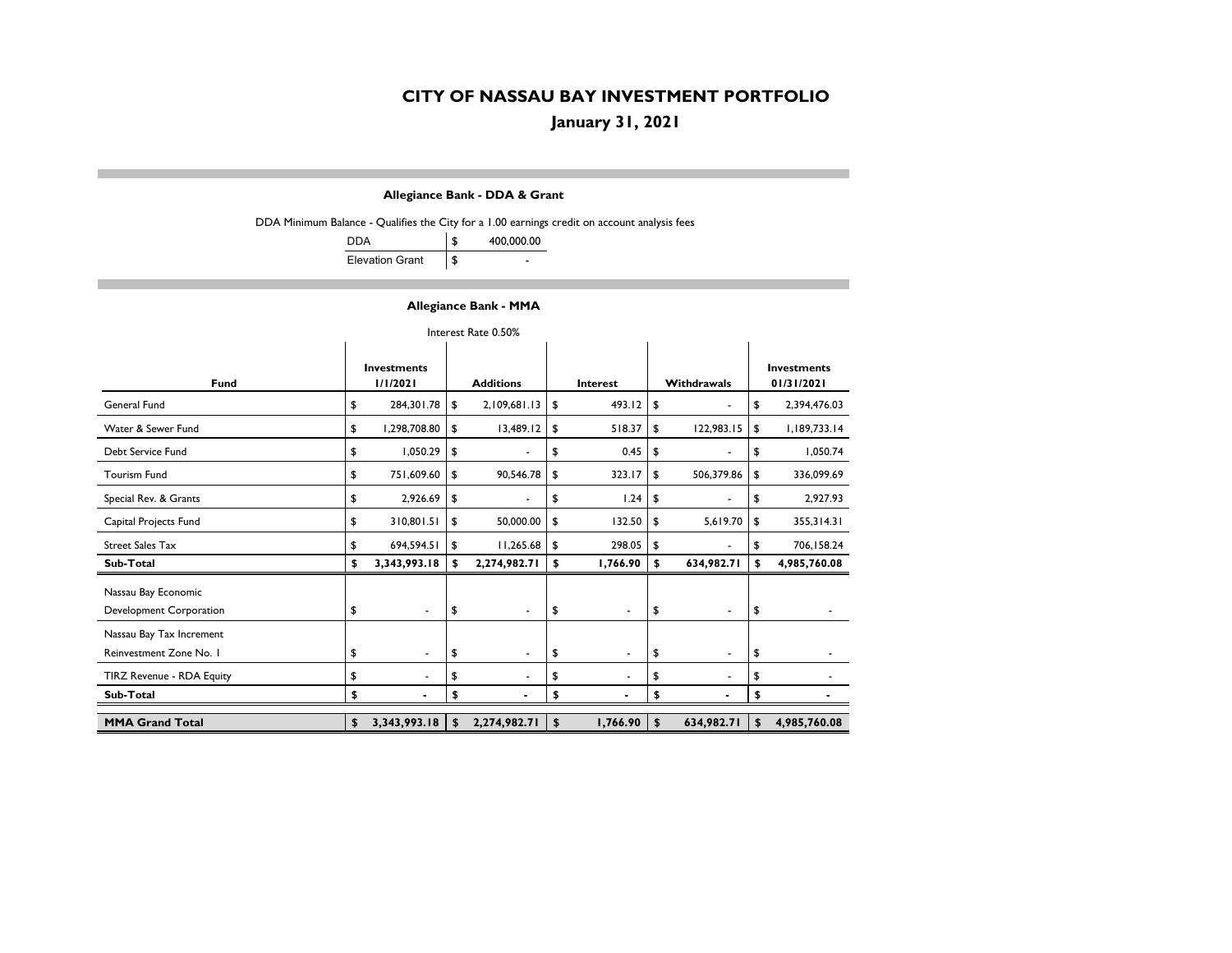**January 31, 2021**

#### **Allegiance Bank - Int. Bearing Sweep Acct.**

| Sweep Account to collect all excess over \$400,000 minimum in DDA |      |            |  |
|-------------------------------------------------------------------|------|------------|--|
| Weighted Average                                                  | - \$ | 413,760.23 |  |
| Ending Balance as of 01/31/2021                                   | - \$ | 92,390.11  |  |
| Interest Rate                                                     |      | 0.20%      |  |
| Interest Earned $\vert$ \$                                        |      | 70.28      |  |

|                           | <b>Investments</b> |            |               |                 | <b>Investments</b> |
|---------------------------|--------------------|------------|---------------|-----------------|--------------------|
| <b>Fund</b>               |                    | 1/1/2021   |               | <b>Interest</b> | 01/31/2021         |
| General Fund              | \$                 |            | \$            |                 | \$                 |
| Water & Sewer Fund        | \$                 |            | \$            | ۰               | \$                 |
| Debt Service Fund         | \$                 | 358,080.50 | \$            | ۰               | \$                 |
| <b>Tourism Fund</b>       | \$                 | 60,518.85  | \$            | 70.28           | \$<br>92,390.11    |
| Special Rev. & Grants     | \$                 |            | \$            | ۰               | \$                 |
| Capital Projects Fund     | \$                 |            | \$            |                 | \$                 |
| <b>Street Sales Tax</b>   | \$                 |            | \$            |                 | \$                 |
| <b>Sub-Total</b>          | \$                 | 418,599.35 | \$            | 70.28           | \$<br>92,390.11    |
| Nassau Bay Economic       |                    |            |               |                 |                    |
| Development Corporation   | \$                 |            | \$            |                 | \$                 |
| Nassau Bay Tax Increment  |                    |            |               |                 |                    |
| Reinvestment Zone No. I   | \$                 |            | \$            | ۰               | \$                 |
| TIRZ Revenue - RDA Equity | \$                 |            | \$            |                 | \$                 |
| Sub-Total                 | \$                 |            | \$            |                 | \$                 |
| <b>Sweep Grand Total</b>  | \$                 | 418,599.35 | $\frac{1}{2}$ | 70.28           | \$<br>92,390.11    |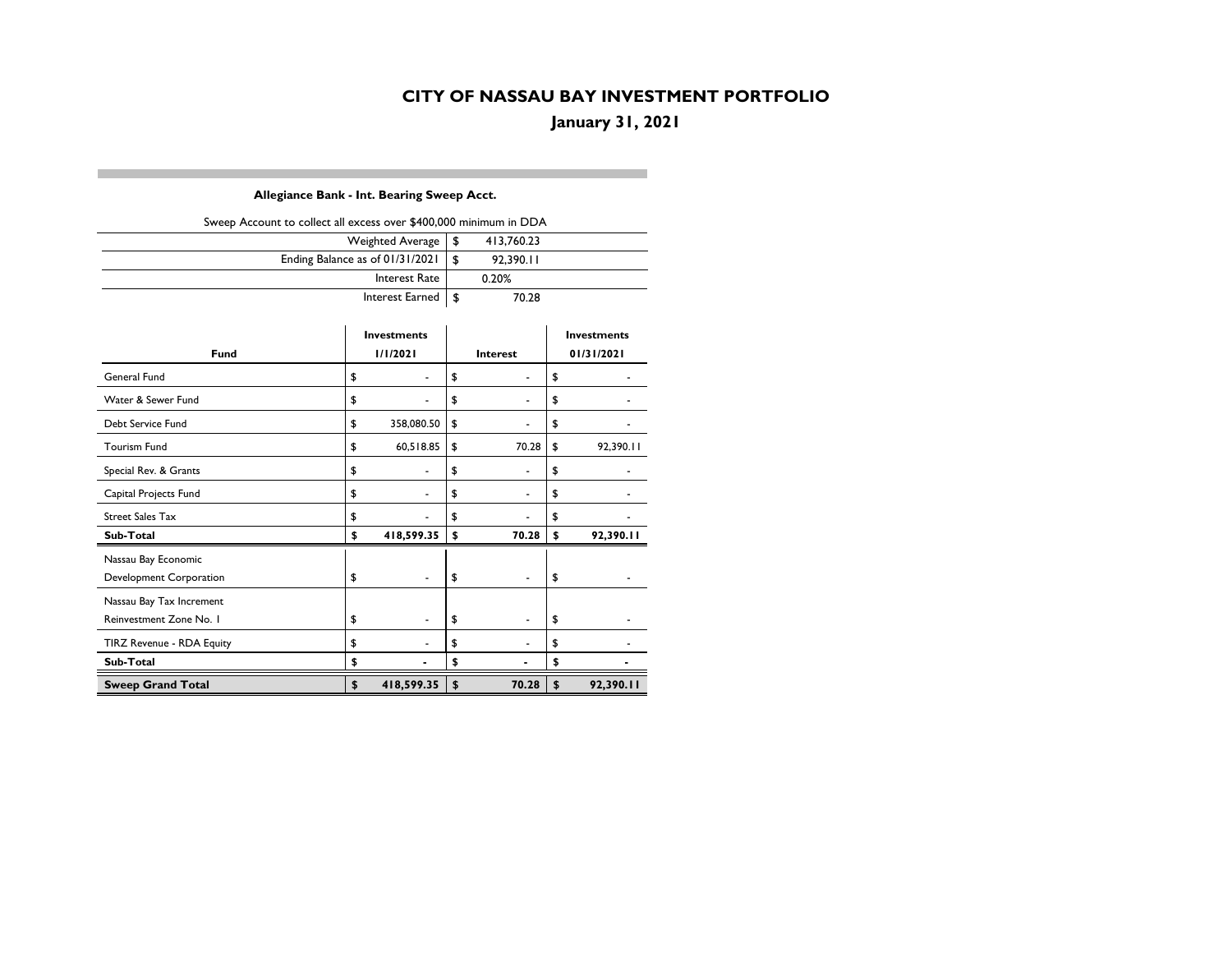**January 31, 2021**

|                                      |                                                                                                                                                                   |    |                                |               | <b>Certificates of Deposit</b> |    |              |            |                |                           |                                  |  |
|--------------------------------------|-------------------------------------------------------------------------------------------------------------------------------------------------------------------|----|--------------------------------|---------------|--------------------------------|----|--------------|------------|----------------|---------------------------|----------------------------------|--|
|                                      |                                                                                                                                                                   |    |                                |               | General Fund \$                |    | 629,936      |            |                |                           |                                  |  |
|                                      |                                                                                                                                                                   |    |                                |               | Tourism Fund \$                |    | 241,240      |            |                |                           |                                  |  |
|                                      |                                                                                                                                                                   |    |                                |               | Fed. Gov. Oblig. Fd \$         |    | 222,143      |            |                |                           |                                  |  |
|                                      |                                                                                                                                                                   |    |                                |               | Total Investments \$           |    | 1,093,319.59 |            |                |                           |                                  |  |
|                                      |                                                                                                                                                                   |    | <b>Investments</b><br>1/1/2021 |               | <b>Additions</b>               |    | Interest     |            | Withdrawals    |                           | <b>Investments</b><br>01/31/2021 |  |
|                                      | Morgan Stanley Bank CD 2yr 2.85% (Gen. Fd.)                                                                                                                       | \$ | 192,596.23                     | \$            | $\blacksquare$                 | \$ | 148.36       | \$         | 192,744.59     | \$                        |                                  |  |
|                                      | Morgan Stanley PVT Bank CD 2yr 2.85% (Gen. Fd.)                                                                                                                   | \$ | 192,596.23                     | \$            | $\blacksquare$                 | \$ | 148.36       | \$         | 192,744.59     | \$                        |                                  |  |
| Citibank CD 3yr 3.10% (Gen. Fd.)     |                                                                                                                                                                   | \$ | 192,840.12                     | \$            | $\overline{\phantom{0}}$       | \$ | 500.25       | \$         | 2,969.21       | \$                        | 190,371.16                       |  |
|                                      | Wells Fargo Bank CD 3yr 3.10% (Gen. Fd.)                                                                                                                          | \$ | 190,371.14                     | \$            | $\overline{\phantom{0}}$       | \$ | 500.25       | \$         | 500.25         | \$                        | 190,371.14                       |  |
|                                      | Luana Savings Bank CD 3yr 0.40% (Gen. Fd.)                                                                                                                        | \$ | 249,109.15                     | \$            | -                              | \$ | 84.59        | \$         | -              | \$                        | 249, 193.74                      |  |
| Ally Bank CD 2yr 2.45% (Tourism Fd.) |                                                                                                                                                                   | \$ | 240,741.06                     | \$            | $\blacksquare$                 | \$ | 499.40       | \$         | $\blacksquare$ | \$                        | 241,240.46                       |  |
| <b>Total CDAR Investments</b>        |                                                                                                                                                                   | \$ | 1,258,253.92                   | $\frac{1}{2}$ | $\blacksquare$                 | \$ | 1,881.21     | $\sqrt{2}$ | 388,958.64     | $\boldsymbol{\mathsf{s}}$ | 871,176.49                       |  |
|                                      | <b>CD Maturities By Quarter</b><br><b>■</b> Citibank<br>Morgan Stanley<br>$\blacksquare$ Ally<br>Morgan Stanley PVT<br><b>Wells Fargo</b><br>$\blacksquare$ Luana |    |                                |               |                                |    |              |            |                |                           |                                  |  |
| 400,000.00                           |                                                                                                                                                                   |    |                                |               |                                |    |              |            |                |                           |                                  |  |
| 350,000.00                           |                                                                                                                                                                   |    |                                |               |                                |    |              |            |                |                           |                                  |  |
| 300,000.00                           |                                                                                                                                                                   |    |                                |               |                                |    |              |            |                |                           |                                  |  |
| 250,000.00                           |                                                                                                                                                                   |    |                                |               |                                |    |              |            |                |                           |                                  |  |
| 200,000.00                           |                                                                                                                                                                   |    |                                |               |                                |    |              |            |                |                           |                                  |  |
| 150,000.00                           |                                                                                                                                                                   |    |                                |               |                                |    |              |            |                |                           |                                  |  |

Q3 FY21 Q2 FY22 Q3 FY23

 - 50,000.00 100,000.00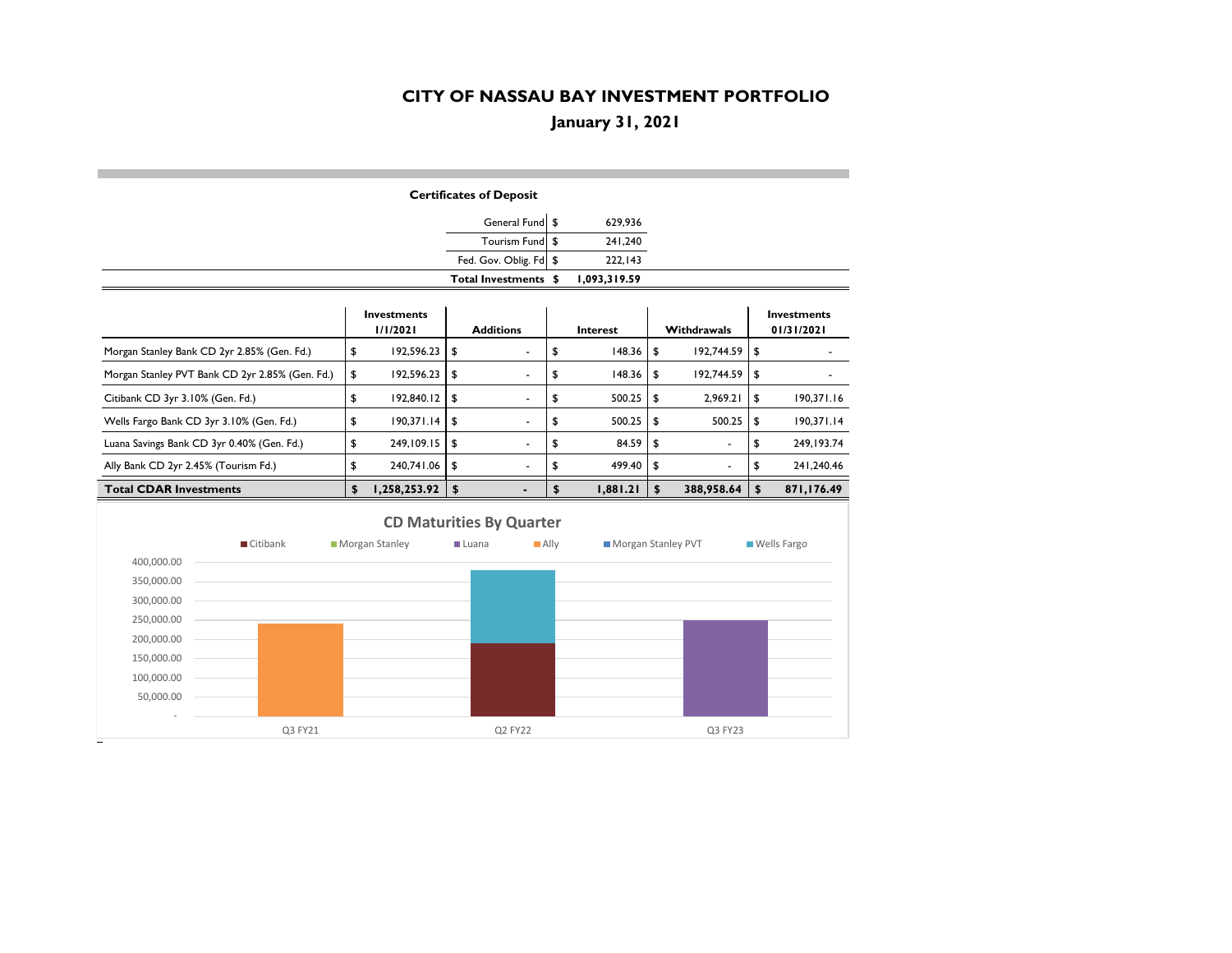**January 31, 2021**

|                                              | Investments |            |      |                          |      |          |      |                    | Investments |  |
|----------------------------------------------|-------------|------------|------|--------------------------|------|----------|------|--------------------|-------------|--|
|                                              |             | 1/1/2021   |      | <b>Additions</b>         |      | Interest |      | <b>Withdrawals</b> | 01/31/2021  |  |
| Texpool - EDC - Int. Rate 0.0793%            |             | 402,186.17 | l Si | 22,531.38                | - 36 | 27.32    | - 36 |                    | 424,744.87  |  |
| TCB - EDC BizReward Checking                 |             | 21.827.45  | ا \$ | $\overline{\phantom{a}}$ |      |          |      |                    | 21,827.45   |  |
| TCB - EDC BizReward Savings - Int. Rate .35% |             | 243.892.22 | l \$ |                          |      | 67.82    | - 36 |                    | 243.960.04  |  |
| <b>Total EDC Investments</b>                 |             | 667,905.84 |      | 22,531.38                |      | 95.14    |      | -                  | 690,532.36  |  |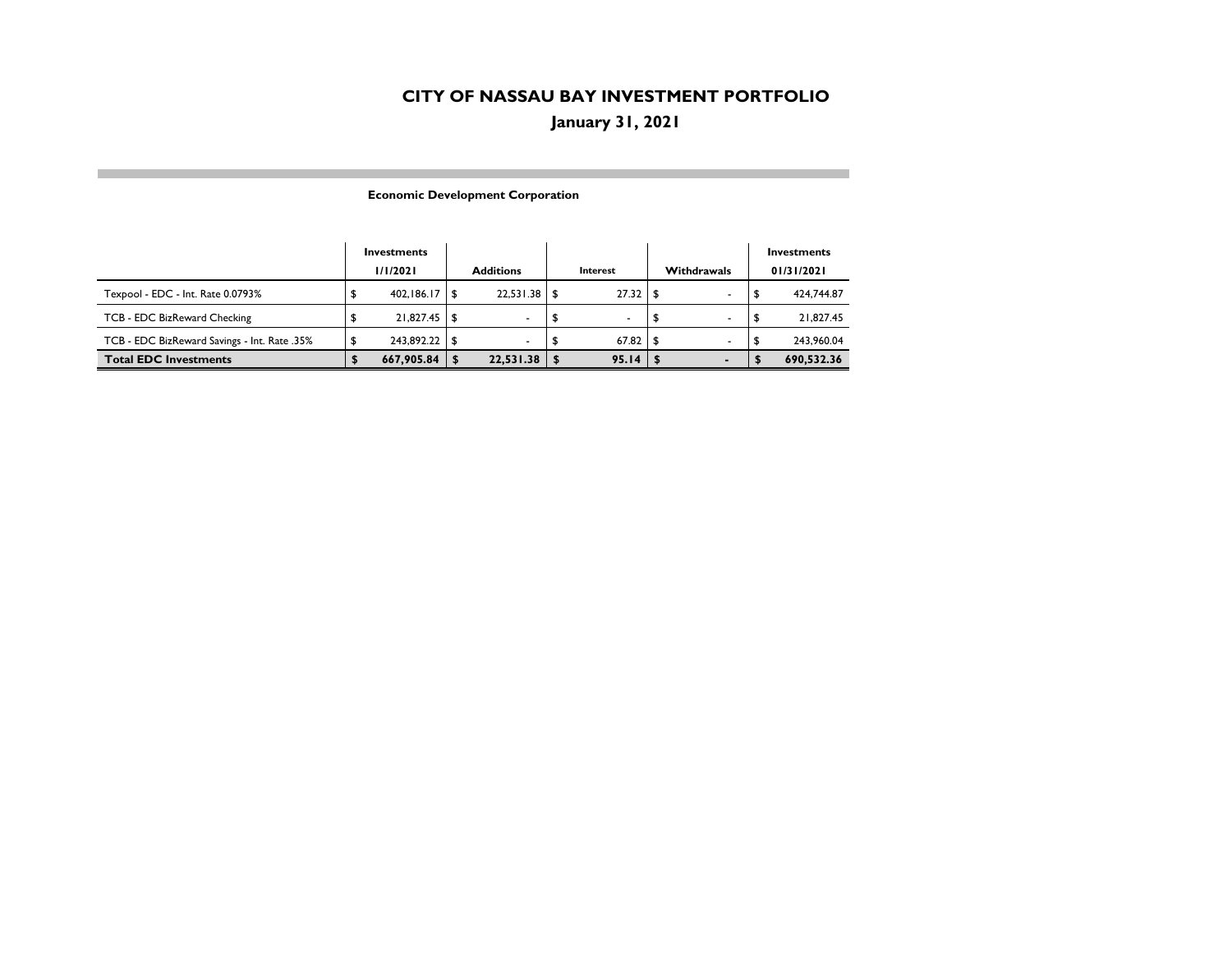## **January 31, 2021**

|                                              | Investments |            |    |                  |   |          |                                |            | Investments |  |
|----------------------------------------------|-------------|------------|----|------------------|---|----------|--------------------------------|------------|-------------|--|
|                                              |             | 1/1/2021   |    | <b>Additions</b> |   | Interest | <b>Withdrawals</b>             | 01/31/2021 |             |  |
| Logic - RDA - Int. Rate . 1289%              |             | 184,584.11 | \$ | ۰.               |   | 20.23    | \$                             |            | 184,604.34  |  |
| TCB - CD 3yr 1.85%                           |             | 161,311.67 | \$ | ۰.               | Ф | 252.96   | \$                             |            | 161,564.63  |  |
| TCB - RDA BizReward Checking                 |             | 20,403.50  | \$ | ٠                |   | ۰        | ٠                              |            | 20,403.50   |  |
| TCB - RDA BizReward Savings - Int. Rate .35% |             | 143,522.85 | \$ | ٠                |   | 39.91    | \$<br>$\overline{\phantom{a}}$ |            | 143,562.76  |  |
| <b>Total RDA Investments</b>                 |             | 509,822.13 |    |                  |   | 313.10   |                                |            | 510,135.23  |  |

#### **Nassau Bay Redevelopment Authority**